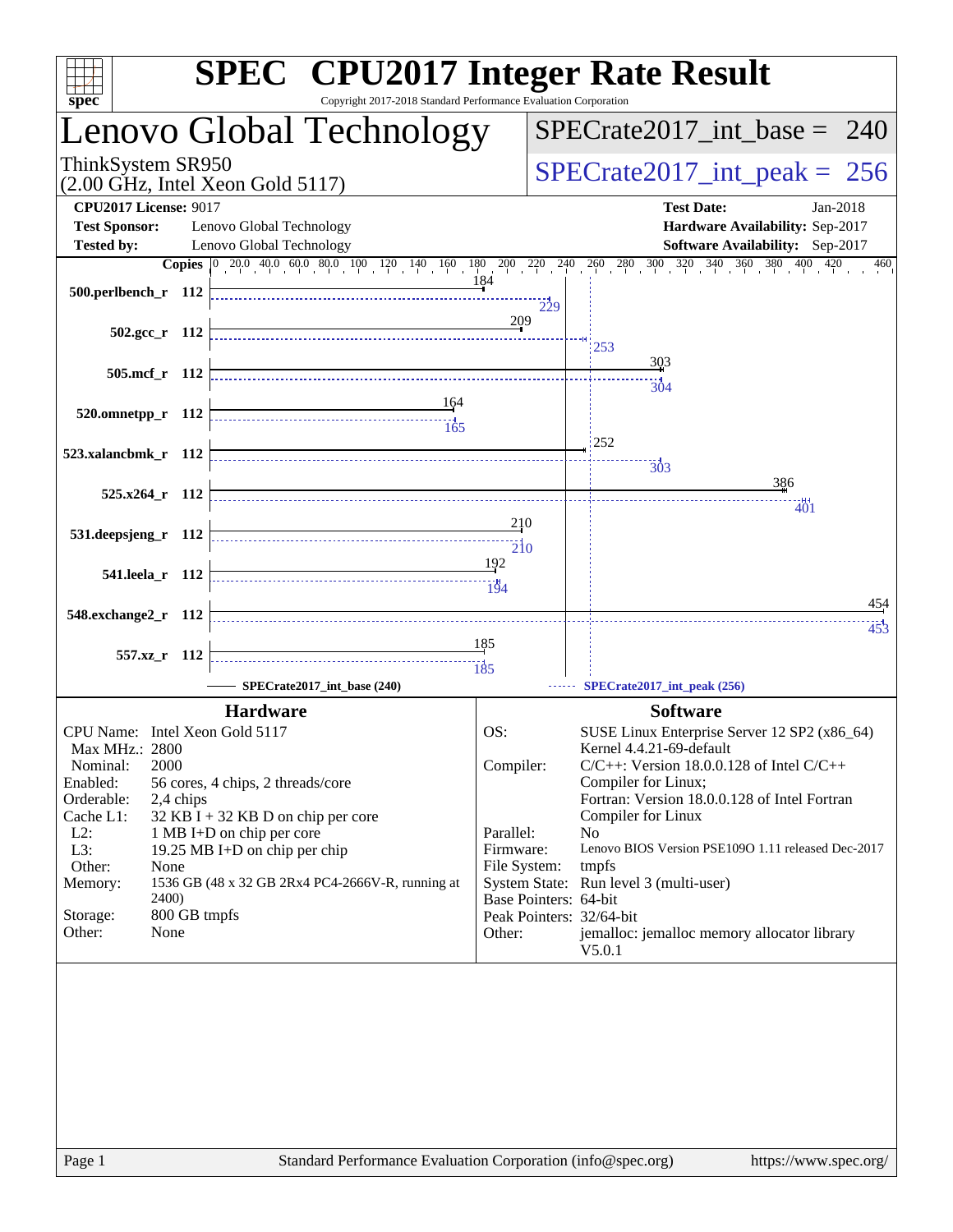

#### **[SPEC CPU2017 Integer Rate Result](http://www.spec.org/auto/cpu2017/Docs/result-fields.html#SPECCPU2017IntegerRateResult)** Copyright 2017-2018 Standard Performance Evaluation Corporation

## Lenovo Global Technology

# [SPECrate2017\\_int\\_base =](http://www.spec.org/auto/cpu2017/Docs/result-fields.html#SPECrate2017intbase) 240

(2.00 GHz, Intel Xeon Gold 5117)

**[Test Sponsor:](http://www.spec.org/auto/cpu2017/Docs/result-fields.html#TestSponsor)** Lenovo Global Technology **[Hardware Availability:](http://www.spec.org/auto/cpu2017/Docs/result-fields.html#HardwareAvailability)** Sep-2017

ThinkSystem SR950<br>  $\angle Q$  00 GHz, Intel Year Gold 5117

**[CPU2017 License:](http://www.spec.org/auto/cpu2017/Docs/result-fields.html#CPU2017License)** 9017 **[Test Date:](http://www.spec.org/auto/cpu2017/Docs/result-fields.html#TestDate)** Jan-2018 **[Tested by:](http://www.spec.org/auto/cpu2017/Docs/result-fields.html#Testedby)** Lenovo Global Technology **[Software Availability:](http://www.spec.org/auto/cpu2017/Docs/result-fields.html#SoftwareAvailability)** Sep-2017

#### **[Results Table](http://www.spec.org/auto/cpu2017/Docs/result-fields.html#ResultsTable)**

| <b>Base</b>               |               |                |               | <b>Peak</b>    |            |                |       |               |                |              |                |              |                |              |
|---------------------------|---------------|----------------|---------------|----------------|------------|----------------|-------|---------------|----------------|--------------|----------------|--------------|----------------|--------------|
| <b>Benchmark</b>          | <b>Copies</b> | <b>Seconds</b> | Ratio         | <b>Seconds</b> | Ratio      | <b>Seconds</b> | Ratio | <b>Copies</b> | <b>Seconds</b> | <b>Ratio</b> | <b>Seconds</b> | <b>Ratio</b> | <b>Seconds</b> | <b>Ratio</b> |
| $500.$ perlbench_r        | 112           | 970            | 184           | 969            | 184        | 965            | 185   | 112           | 781            | 228          | 779            | 229          | 779            | 229          |
| $502.\text{gcc}$ _r       | 112           | 760            | 209           | 757            | 209        | 755            | 210   | 112           | 632            | 251          | 626            | 253          | 626            | 254          |
| $505$ .mcf r              | 112           | 596            | 303           | 592            | 306        | 597            | 303   | 112           | 595            | 304          | 595            | 304          | 596            | 304          |
| 520.omnetpp_r             | 112           | 895            | 164           | 898            | 164        | 898            | 164   | 112           | 889            | 165          | <u>891</u>     | 165          | 892            | 165          |
| 523.xalancbmk r           | 112           | 470            | 252           | 470            | 252        | 468            | 253   | 112           | 390            | 303          | 390            | 303          | 390            | 304          |
| 525.x264 r                | 112           | 505            | 388           | 508            | 386        | 507            | 386   | 112           | 489            | 401          | 485            | 404          | 491            | 399          |
| 531.deepsjeng_r           | 112           | 612            | 210           | 612            | 210        | 612            | 210   | 112           | 611            | 210          | 610            | 210          | 610            | 210          |
| 541.leela_r               | 112           | 963            | 193           | 965            | <u>192</u> | 966            | 192   | 112           | 958            | 194          | 951            | 195          | 962            | 193          |
| 548.exchange2_r           | 112           | 647            | 454           | 647            | 454        | 647            | 454   | 112           | 647            | 453          | 647            | 453          | 647            | 454          |
| 557.xz r                  | 112           | 655            | 185           | 655            | 185        | 654            | 185   | 112           | 654            | 185          | 656            | 184          | 656            | 185          |
| $SPECrate2017$ int base = |               |                | 240           |                |            |                |       |               |                |              |                |              |                |              |
|                           |               |                | $\sim$ $\sim$ |                |            |                |       |               |                |              |                |              |                |              |

**[SPECrate2017\\_int\\_peak =](http://www.spec.org/auto/cpu2017/Docs/result-fields.html#SPECrate2017intpeak) 256**

Results appear in the [order in which they were run](http://www.spec.org/auto/cpu2017/Docs/result-fields.html#RunOrder). Bold underlined text [indicates a median measurement](http://www.spec.org/auto/cpu2017/Docs/result-fields.html#Median).

#### **[Submit Notes](http://www.spec.org/auto/cpu2017/Docs/result-fields.html#SubmitNotes)**

 The numactl mechanism was used to bind copies to processors. The config file option 'submit' was used to generate numactl commands to bind each copy to a specific processor. For details, please see the config file.

#### **[Operating System Notes](http://www.spec.org/auto/cpu2017/Docs/result-fields.html#OperatingSystemNotes)**

 Stack size set to unlimited using "ulimit -s unlimited" Tmpfs filesystem can be set with: mount -t tmpfs -o size=800g tmpfs /home Process tuning setting: echo 50000 > /proc/sys/kernel/sched\_cfs\_bandwidth\_slice\_us echo 240000000 > /proc/sys/kernel/sched\_latency\_ns echo 5000000 > /proc/sys/kernel/sched\_migration\_cost\_ns echo 100000000 > /proc/sys/kernel/sched\_min\_granularity\_ns echo 150000000 > /proc/sys/kernel/sched\_wakeup\_granularity\_ns

#### **[General Notes](http://www.spec.org/auto/cpu2017/Docs/result-fields.html#GeneralNotes)**

Environment variables set by runcpu before the start of the run: LD\_LIBRARY\_PATH = "/home/cpu2017.1.0.2.ic18.0/lib/ia32:/home/cpu2017.1.0.2.ic18.0/lib/intel64" LD\_LIBRARY\_PATH = "\$LD\_LIBRARY\_PATH:/home/cpu2017.1.0.2.ic18.0/je5.0.1-32:/home/cpu2017.1.0.2.ic18.0/je5.0.1-64" Binaries compiled on a system with 1x Intel Core i7-4790 CPU + 32GB RAM memory using Redhat Enterprise Linux 7.4 Transparent Huge Pages enabled by default Prior to runcpu invocation Filesystem page cache synced and cleared with:

**(Continued on next page)**

| Page 2<br>Standard Performance Evaluation Corporation (info@spec.org) | https://www.spec.org/ |
|-----------------------------------------------------------------------|-----------------------|
|-----------------------------------------------------------------------|-----------------------|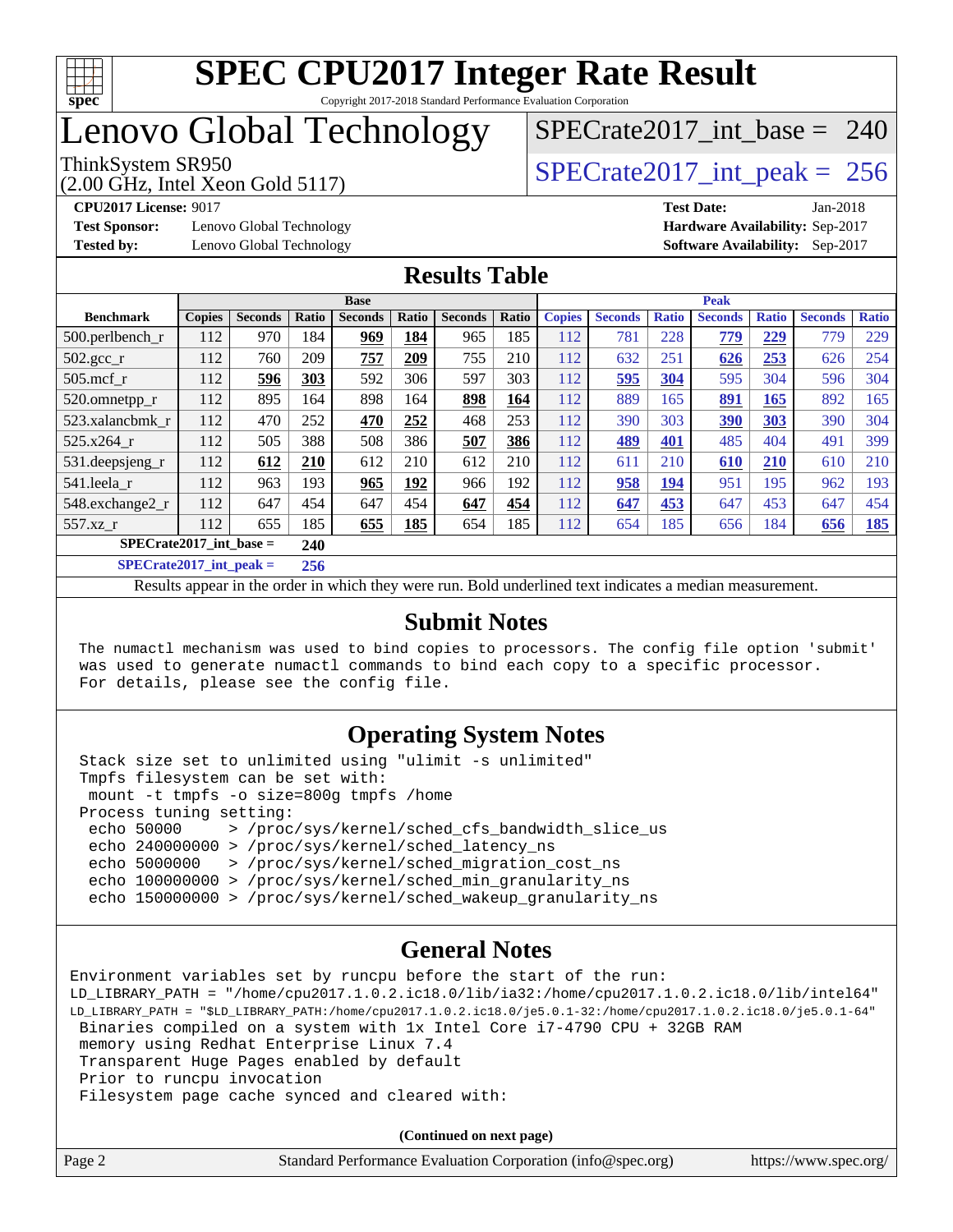

Copyright 2017-2018 Standard Performance Evaluation Corporation

### Lenovo Global Technology

 $SPECrate2017\_int\_base = 240$ 

(2.00 GHz, Intel Xeon Gold 5117)

ThinkSystem SR950<br>  $\angle Q$  00 GHz, Intel Year Gold 5117

**[Test Sponsor:](http://www.spec.org/auto/cpu2017/Docs/result-fields.html#TestSponsor)** Lenovo Global Technology **[Hardware Availability:](http://www.spec.org/auto/cpu2017/Docs/result-fields.html#HardwareAvailability)** Sep-2017 **[Tested by:](http://www.spec.org/auto/cpu2017/Docs/result-fields.html#Testedby)** Lenovo Global Technology **[Software Availability:](http://www.spec.org/auto/cpu2017/Docs/result-fields.html#SoftwareAvailability)** Sep-2017

**[CPU2017 License:](http://www.spec.org/auto/cpu2017/Docs/result-fields.html#CPU2017License)** 9017 **[Test Date:](http://www.spec.org/auto/cpu2017/Docs/result-fields.html#TestDate)** Jan-2018

#### **[General Notes \(Continued\)](http://www.spec.org/auto/cpu2017/Docs/result-fields.html#GeneralNotes)**

 sync; echo 3> /proc/sys/vm/drop\_caches runcpu command invoked through numactl i.e.: numactl --interleave=all runcpu <etc> jemalloc: configured and built at default for 32bit (i686) and 64bit (x86\_64) targets; jemalloc: built with the RedHat Enterprise 7.4, and the system compiler gcc 4.8.5; jemalloc: sources avilable from jemalloc.net or <https://github.com/jemalloc/jemalloc/releases> No: The test sponsor attests, as of date of publication, that CVE-2017-5754 (Meltdown) is mitigated in the system as tested and documented. No: The test sponsor attests, as of date of publication, that CVE-2017-5753 (Spectre variant 1) is mitigated in the system as tested and documented. No: The test sponsor attests, as of date of publication, that CVE-2017-5715 (Spectre variant 2) is mitigated in the system as tested and documented. This benchmark result is intended to provide perspective on past performance using the historical hardware and/or software described on this result page. The system as described on this result page was formerly generally available. At the time of this publication, it may not be shipping, and/or may not be supported, and/or may fail to meet other tests of General Availability described in the SPEC OSG Policy document, <http://www.spec.org/osg/policy.html> This measured result may not be representative of the result that would be measured were this benchmark run with hardware and software available as of the publication date.

#### **[Platform Notes](http://www.spec.org/auto/cpu2017/Docs/result-fields.html#PlatformNotes)**

BIOS configuration: Choose Operating Mode set to Maximum Performance SNC set to Enable DCU Streamer Prefetcher set to Disable MONITORM/WAIT set to Enable Execute Disable Bit set to Disable XPT Prefetcher set to Enable DCA set to Enable Sysinfo program /home/cpu2017.1.0.2.ic18.0/bin/sysinfo Rev: r5797 of 2017-06-14 96c45e4568ad54c135fd618bcc091c0f running on linux-ciok Mon Jan 15 10:01:40 2018

 SUT (System Under Test) info as seen by some common utilities. For more information on this section, see <https://www.spec.org/cpu2017/Docs/config.html#sysinfo>

From /proc/cpuinfo

**(Continued on next page)**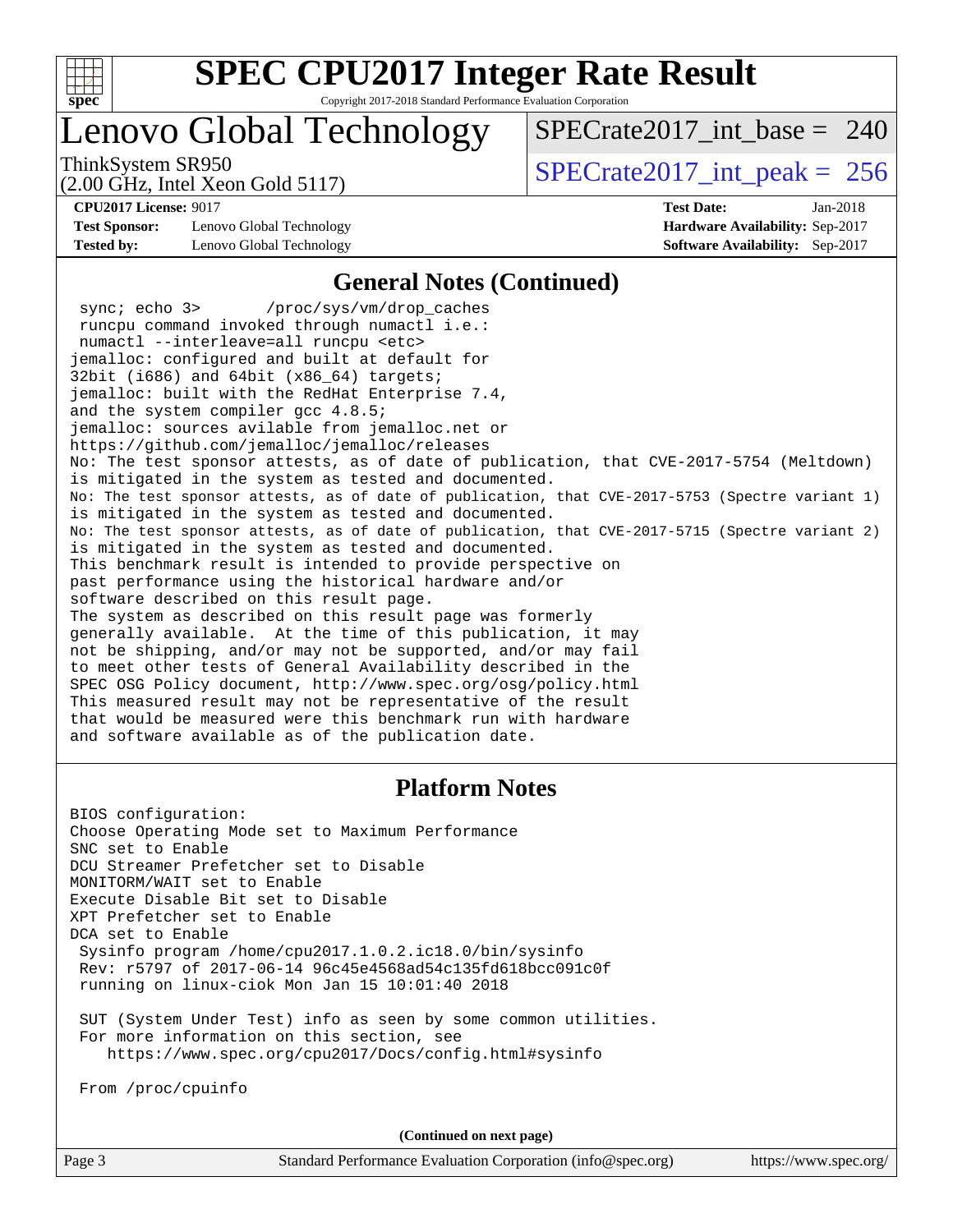

Copyright 2017-2018 Standard Performance Evaluation Corporation

Lenovo Global Technology

ThinkSystem SR950<br>  $(2.00 \text{ GHz})$  Intel Xeon Gold 5117)

[SPECrate2017\\_int\\_base =](http://www.spec.org/auto/cpu2017/Docs/result-fields.html#SPECrate2017intbase) 240

(2.00 GHz, Intel Xeon Gold 5117) **[CPU2017 License:](http://www.spec.org/auto/cpu2017/Docs/result-fields.html#CPU2017License)** 9017 **[Test Date:](http://www.spec.org/auto/cpu2017/Docs/result-fields.html#TestDate)** Jan-2018

**[Test Sponsor:](http://www.spec.org/auto/cpu2017/Docs/result-fields.html#TestSponsor)** Lenovo Global Technology **[Hardware Availability:](http://www.spec.org/auto/cpu2017/Docs/result-fields.html#HardwareAvailability)** Sep-2017 **[Tested by:](http://www.spec.org/auto/cpu2017/Docs/result-fields.html#Testedby)** Lenovo Global Technology **[Software Availability:](http://www.spec.org/auto/cpu2017/Docs/result-fields.html#SoftwareAvailability)** Sep-2017

#### **[Platform Notes \(Continued\)](http://www.spec.org/auto/cpu2017/Docs/result-fields.html#PlatformNotes)**

| 4 "physical id"s (chips)<br>112 "processors"   | model name : Intel(R) Xeon(R) Gold 5117 CPU @ 2.00GHz                                                                                                                      |                       |  |  |  |  |  |
|------------------------------------------------|----------------------------------------------------------------------------------------------------------------------------------------------------------------------------|-----------------------|--|--|--|--|--|
| cpu cores $: 14$<br>siblings : 28              | cores, siblings (Caution: counting these is hw and system dependent. The following<br>excerpts from /proc/cpuinfo might not be reliable. Use with caution.)                |                       |  |  |  |  |  |
|                                                | physical 0: cores 0 1 2 3 4 5 6 8 9 10 11 12 13 14                                                                                                                         |                       |  |  |  |  |  |
|                                                | physical 1: cores 0 1 2 3 4 5 6 8 9 10 11 12 13 14                                                                                                                         |                       |  |  |  |  |  |
|                                                | physical 2: cores 0 1 2 3 4 5 6 8 9 10 11 12 13 14                                                                                                                         |                       |  |  |  |  |  |
|                                                | physical 3: cores 0 1 2 3 4 5 6 8 9 10 11 12 13 14                                                                                                                         |                       |  |  |  |  |  |
| From 1scpu:<br>Architecture:                   | x86_64                                                                                                                                                                     |                       |  |  |  |  |  |
| $CPU$ op-mode(s):                              | $32$ -bit, $64$ -bit                                                                                                                                                       |                       |  |  |  |  |  |
| Byte Order:                                    | Little Endian                                                                                                                                                              |                       |  |  |  |  |  |
| CPU(s):<br>112                                 |                                                                                                                                                                            |                       |  |  |  |  |  |
| On-line $CPU(s)$ list:<br>$0 - 111$            |                                                                                                                                                                            |                       |  |  |  |  |  |
| Thread( $s$ ) per core:<br>$\overline{2}$      |                                                                                                                                                                            |                       |  |  |  |  |  |
| $Core(s)$ per socket:<br>Socket(s):            | 14<br>4                                                                                                                                                                    |                       |  |  |  |  |  |
| NUMA node(s):                                  | 8                                                                                                                                                                          |                       |  |  |  |  |  |
| Vendor ID:                                     | GenuineIntel                                                                                                                                                               |                       |  |  |  |  |  |
| CPU family:                                    | 6                                                                                                                                                                          |                       |  |  |  |  |  |
| Model:                                         | 85                                                                                                                                                                         |                       |  |  |  |  |  |
| Model name:                                    | $Intel(R) Xeon(R) Gold 5117 CPU @ 2.00GHz$                                                                                                                                 |                       |  |  |  |  |  |
| Stepping:                                      | 4                                                                                                                                                                          |                       |  |  |  |  |  |
| CPU MHz:                                       | 1995.319                                                                                                                                                                   |                       |  |  |  |  |  |
| BogoMIPS:                                      | 3990.63                                                                                                                                                                    |                       |  |  |  |  |  |
| Virtualization:                                | $VT - x$                                                                                                                                                                   |                       |  |  |  |  |  |
| L1d cache:                                     | 32K                                                                                                                                                                        |                       |  |  |  |  |  |
| Lli cache:                                     | 32K                                                                                                                                                                        |                       |  |  |  |  |  |
| L2 cache:                                      | 1024K                                                                                                                                                                      |                       |  |  |  |  |  |
| L3 cache:                                      | 19712K                                                                                                                                                                     |                       |  |  |  |  |  |
| NUMA $node0$ $CPU(s):$                         | $0-3, 7-9, 56-59, 63-65$                                                                                                                                                   |                       |  |  |  |  |  |
| NUMA nodel CPU(s):                             | $4-6, 10-13, 60-62, 66-69$                                                                                                                                                 |                       |  |  |  |  |  |
| NUMA node2 CPU(s):<br>NUMA $node3$ CPU $(s)$ : | $14 - 17, 21 - 23, 70 - 73, 77 - 79$<br>$18 - 20$ , $24 - 27$ , $74 - 76$ , $80 - 83$                                                                                      |                       |  |  |  |  |  |
| NUMA $node4$ $CPU(s):$                         | $28 - 31, 35 - 37, 84 - 87, 91 - 93$                                                                                                                                       |                       |  |  |  |  |  |
| NUMA $node5$ $CPU(s):$                         | $32 - 34, 38 - 41, 88 - 90, 94 - 97$                                                                                                                                       |                       |  |  |  |  |  |
| NUMA node6 CPU(s):                             | 42-45, 49-51, 98-101, 105-107                                                                                                                                              |                       |  |  |  |  |  |
| NUMA $node7$ CPU $(s)$ :                       | 46-48, 52-55, 102-104, 108-111                                                                                                                                             |                       |  |  |  |  |  |
| Flags:                                         | fpu vme de pse tsc msr pae mce cx8 apic sep mtrr pge mca cmov                                                                                                              |                       |  |  |  |  |  |
|                                                | pat pse36 clflush dts acpi mmx fxsr sse sse2 ss ht tm pbe syscall nx pdpelgb rdtscp<br>lm constant_tsc art arch_perfmon pebs bts rep_good nopl xtopology nonstop_tsc       |                       |  |  |  |  |  |
|                                                | aperfmperf eagerfpu pni pclmulqdq dtes64 monitor ds_cpl vmx smx est tm2 ssse3 sdbg<br>fma cx16 xtpr pdcm pcid dca sse4_1 sse4_2 x2apic movbe popcnt tsc_deadline_timer aes |                       |  |  |  |  |  |
|                                                |                                                                                                                                                                            |                       |  |  |  |  |  |
|                                                | (Continued on next page)                                                                                                                                                   |                       |  |  |  |  |  |
| Page 4                                         | Standard Performance Evaluation Corporation (info@spec.org)                                                                                                                | https://www.spec.org/ |  |  |  |  |  |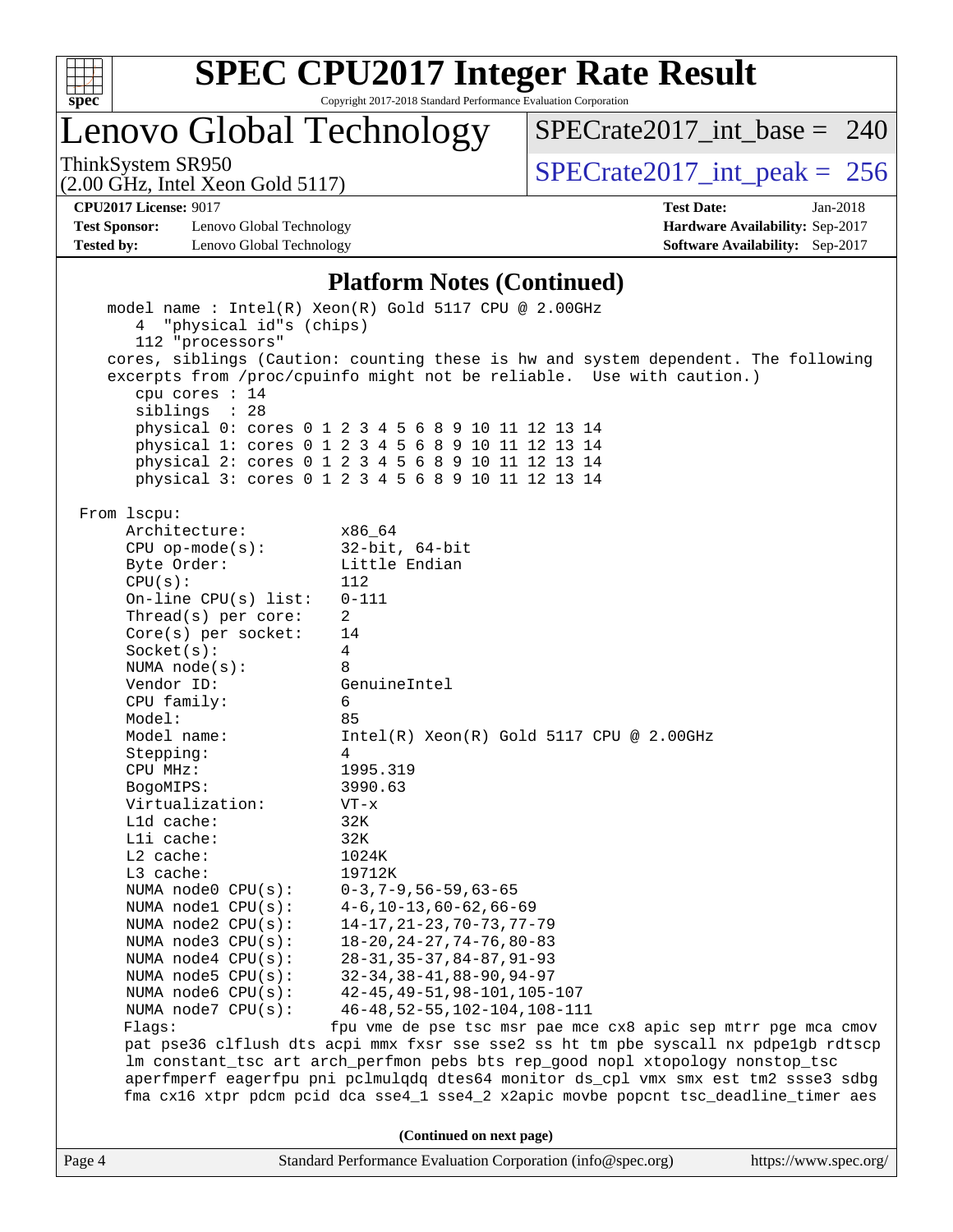

Copyright 2017-2018 Standard Performance Evaluation Corporation

Lenovo Global Technology

ThinkSystem SR950<br>  $\angle (3.00 \text{ GHz. Intel Yeson Gold 5117})$   $SPECTate2017\_int\_peak = 256$ 

 $SPECrate2017\_int\_base = 240$ 

(2.00 GHz, Intel Xeon Gold 5117) **[CPU2017 License:](http://www.spec.org/auto/cpu2017/Docs/result-fields.html#CPU2017License)** 9017 **[Test Date:](http://www.spec.org/auto/cpu2017/Docs/result-fields.html#TestDate)** Jan-2018

**[Test Sponsor:](http://www.spec.org/auto/cpu2017/Docs/result-fields.html#TestSponsor)** Lenovo Global Technology **[Hardware Availability:](http://www.spec.org/auto/cpu2017/Docs/result-fields.html#HardwareAvailability)** Sep-2017 **[Tested by:](http://www.spec.org/auto/cpu2017/Docs/result-fields.html#Testedby)** Lenovo Global Technology **[Software Availability:](http://www.spec.org/auto/cpu2017/Docs/result-fields.html#SoftwareAvailability)** Sep-2017

#### **[Platform Notes \(Continued\)](http://www.spec.org/auto/cpu2017/Docs/result-fields.html#PlatformNotes)**

 xsave avx f16c rdrand lahf\_lm abm 3dnowprefetch ida arat epb pln pts dtherm intel\_pt tpr\_shadow vnmi flexpriority ept vpid fsgsbase tsc\_adjust bmi1 hle avx2 smep bmi2 erms invpcid rtm cqm mpx avx512f avx512dq rdseed adx smap clflushopt clwb avx512cd avx512bw avx512vl xsaveopt xsavec xgetbv1 cqm\_llc cqm\_occup\_llc

 /proc/cpuinfo cache data cache size : 19712 KB

 From numactl --hardware WARNING: a numactl 'node' might or might not correspond to a physical chip. available: 8 nodes (0-7) node 0 cpus: 0 1 2 3 7 8 9 56 57 58 59 63 64 65 node 0 size: 192979 MB node 0 free: 187449 MB node 1 cpus: 4 5 6 10 11 12 13 60 61 62 66 67 68 69 node 1 size: 193521 MB node 1 free: 184480 MB node 2 cpus: 14 15 16 17 21 22 23 70 71 72 73 77 78 79 node 2 size: 193521 MB node 2 free: 192984 MB node 3 cpus: 18 19 20 24 25 26 27 74 75 76 80 81 82 83 node 3 size: 193521 MB node 3 free: 192988 MB node 4 cpus: 28 29 30 31 35 36 37 84 85 86 87 91 92 93 node 4 size: 193521 MB node 4 free: 193005 MB node 5 cpus: 32 33 34 38 39 40 41 88 89 90 94 95 96 97 node 5 size: 193521 MB node 5 free: 192999 MB node 6 cpus: 42 43 44 45 49 50 51 98 99 100 101 105 106 107 node 6 size: 193521 MB node 6 free: 192639 MB node 7 cpus: 46 47 48 52 53 54 55 102 103 104 108 109 110 111 node 7 size: 193516 MB node 7 free: 193007 MB node distances: node 0 1 2 3 4 5 6 7 0: 10 11 31 31 21 21 21 21 1: 11 10 31 31 21 21 21 21 2: 31 31 10 11 21<br>3: 31 31 11 10 21 21 21 21 4: 21 21 21 21 10 11 31 31

From /proc/meminfo

 5: 21 21 21 21 11 10 31 31 6: 21 21 21 21 31 31 10 11 7: 21 21 21 21 31 31 11 10

**(Continued on next page)**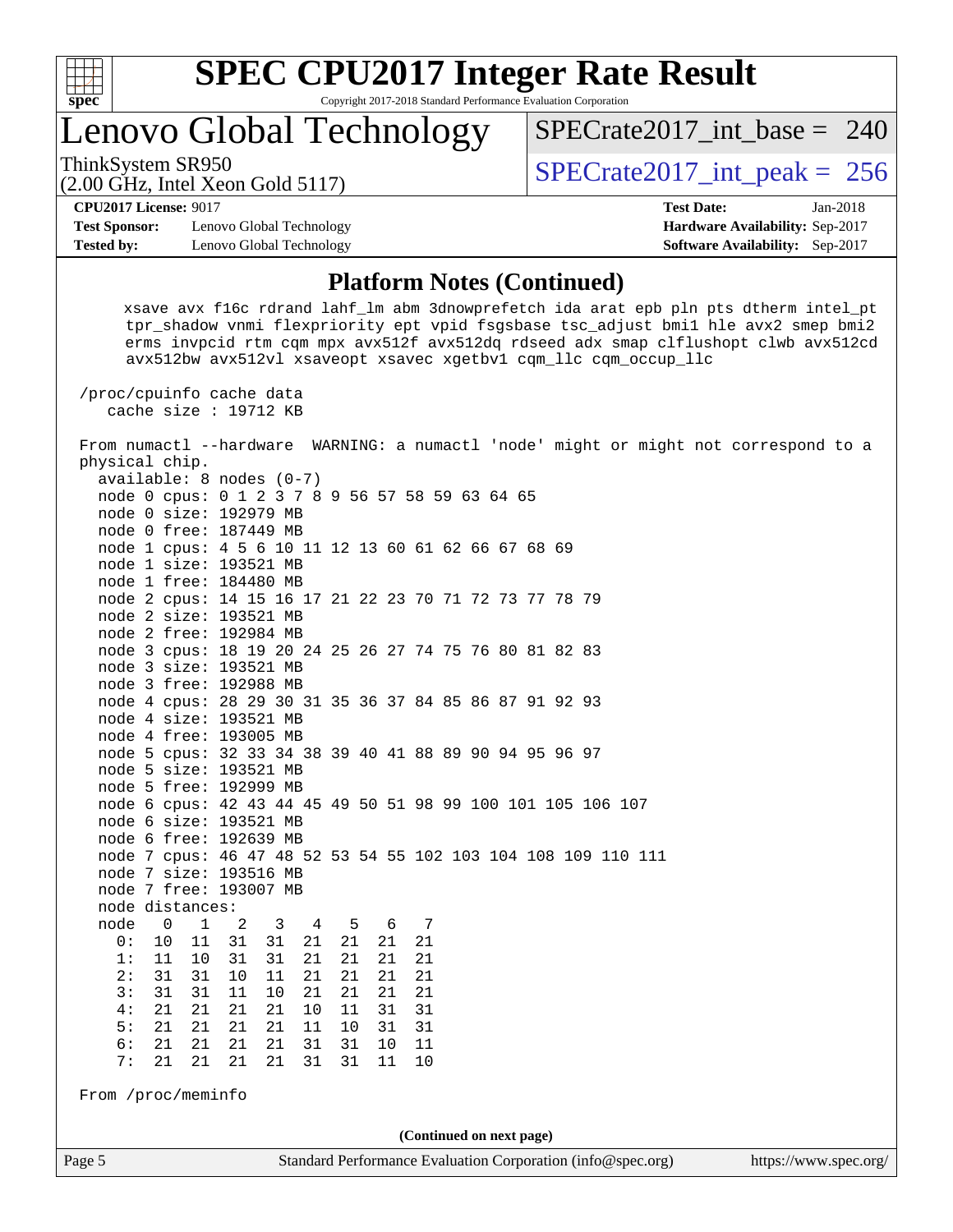

Copyright 2017-2018 Standard Performance Evaluation Corporation

Lenovo Global Technology

 $SPECrate2017\_int\_base = 240$ 

(2.00 GHz, Intel Xeon Gold 5117)

ThinkSystem SR950<br>  $\angle Q$  00 GHz, Intel Year Gold 5117

**[Test Sponsor:](http://www.spec.org/auto/cpu2017/Docs/result-fields.html#TestSponsor)** Lenovo Global Technology **[Hardware Availability:](http://www.spec.org/auto/cpu2017/Docs/result-fields.html#HardwareAvailability)** Sep-2017 **[Tested by:](http://www.spec.org/auto/cpu2017/Docs/result-fields.html#Testedby)** Lenovo Global Technology **[Software Availability:](http://www.spec.org/auto/cpu2017/Docs/result-fields.html#SoftwareAvailability)** Sep-2017

**[CPU2017 License:](http://www.spec.org/auto/cpu2017/Docs/result-fields.html#CPU2017License)** 9017 **[Test Date:](http://www.spec.org/auto/cpu2017/Docs/result-fields.html#TestDate)** Jan-2018

#### **[Platform Notes \(Continued\)](http://www.spec.org/auto/cpu2017/Docs/result-fields.html#PlatformNotes)**

 MemTotal: 1584766272 kB HugePages\_Total: 0 Hugepagesize: 2048 kB From /etc/\*release\* /etc/\*version\* SuSE-release: SUSE Linux Enterprise Server 12 (x86\_64) VERSION = 12 PATCHLEVEL = 2 # This file is deprecated and will be removed in a future service pack or release. # Please check /etc/os-release for details about this release. os-release: NAME="SLES" VERSION="12-SP2" VERSION\_ID="12.2" PRETTY\_NAME="SUSE Linux Enterprise Server 12 SP2" ID="sles" ANSI\_COLOR="0;32" CPE\_NAME="cpe:/o:suse:sles:12:sp2" uname -a: Linux linux-ciok 4.4.21-69-default #1 SMP Tue Oct 25 10:58:20 UTC 2016 (9464f67) x86\_64 x86\_64 x86\_64 GNU/Linux run-level 3 Jan 15 09:58 SPEC is set to: /home/cpu2017.1.0.2.ic18.0 Filesystem Type Size Used Avail Use% Mounted on tmpfs tmpfs 800G 11G 790G 2% /home Additional information from dmidecode follows. WARNING: Use caution when you interpret this section. The 'dmidecode' program reads system data which is "intended to allow hardware to be accurately determined", but the intent may not be met, as there are frequent changes to hardware, firmware, and the "DMTF SMBIOS" standard. BIOS Lenovo -[PSE109O-1.11]- 12/12/2017 Memory: 48x NO DIMM NO DIMM 48x Samsung M393A4K40BB2-CTD 32 GB 2 rank 2666, configured at 2400 (End of data from sysinfo program) **[Compiler Version Notes](http://www.spec.org/auto/cpu2017/Docs/result-fields.html#CompilerVersionNotes)** ============================================================================== CC 500.perlbench  $r(base)$  502.gcc  $r(base)$  505.mcf  $r(base, peak)$ 525.x264 $r(base, peak)$  557.xz $r(base, peak)$ 

**(Continued on next page)**

Page 6 Standard Performance Evaluation Corporation [\(info@spec.org\)](mailto:info@spec.org) <https://www.spec.org/>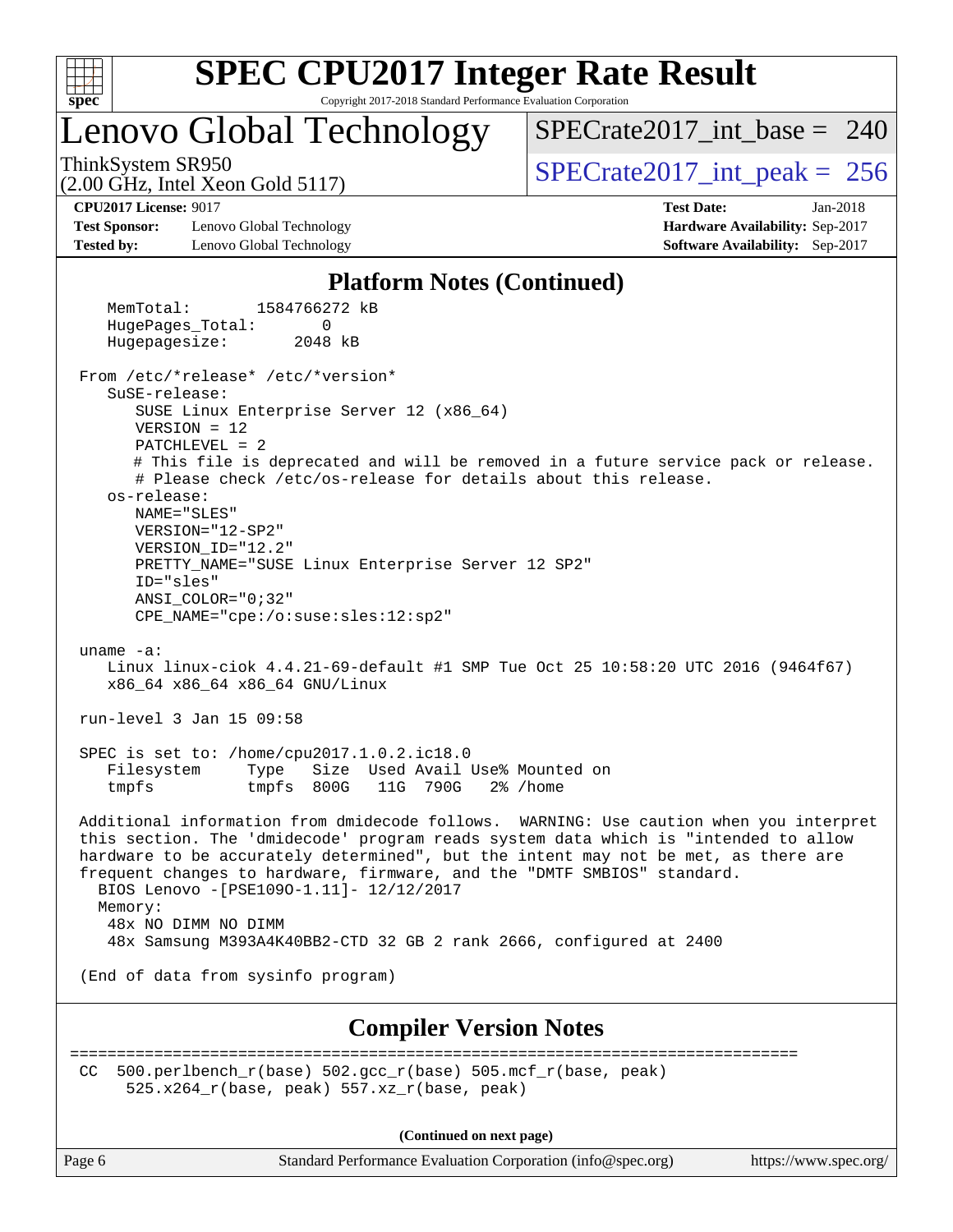

Copyright 2017-2018 Standard Performance Evaluation Corporation

### Lenovo Global Technology

[SPECrate2017\\_int\\_base =](http://www.spec.org/auto/cpu2017/Docs/result-fields.html#SPECrate2017intbase) 240

(2.00 GHz, Intel Xeon Gold 5117)

ThinkSystem SR950<br>(2.00 GHz, Intel Xeon Gold 5117) [SPECrate2017\\_int\\_peak =](http://www.spec.org/auto/cpu2017/Docs/result-fields.html#SPECrate2017intpeak) 256

**[Test Sponsor:](http://www.spec.org/auto/cpu2017/Docs/result-fields.html#TestSponsor)** Lenovo Global Technology **[Hardware Availability:](http://www.spec.org/auto/cpu2017/Docs/result-fields.html#HardwareAvailability)** Sep-2017 **[Tested by:](http://www.spec.org/auto/cpu2017/Docs/result-fields.html#Testedby)** Lenovo Global Technology **[Software Availability:](http://www.spec.org/auto/cpu2017/Docs/result-fields.html#SoftwareAvailability)** Sep-2017

**[CPU2017 License:](http://www.spec.org/auto/cpu2017/Docs/result-fields.html#CPU2017License)** 9017 **[Test Date:](http://www.spec.org/auto/cpu2017/Docs/result-fields.html#TestDate)** Jan-2018

### **[Compiler Version Notes \(Continued\)](http://www.spec.org/auto/cpu2017/Docs/result-fields.html#CompilerVersionNotes)**

| icc (ICC) 18.0.0 20170811<br>Copyright (C) 1985-2017 Intel Corporation. All rights reserved.                            |
|-------------------------------------------------------------------------------------------------------------------------|
| 500.perlbench_r(peak) 502.gcc_r(peak)<br>CC.<br>icc (ICC) 18.0.0 20170811                                               |
| Copyright (C) 1985-2017 Intel Corporation. All rights reserved.                                                         |
| CXXC $520.\text{omnetpp_r(base)}$ $523.\text{xalancbmk_r(base)}$ $531.\text{deepsjeng_r(base)}$<br>$541.$ leela_r(base) |
| icpc (ICC) 18.0.0 20170811<br>Copyright (C) 1985-2017 Intel Corporation. All rights reserved.                           |
| CXXC 520.omnetpp_r(peak) 523.xalancbmk_r(peak) 531.deepsjeng_r(peak)<br>541.leela_r(peak)                               |
| icpc (ICC) 18.0.0 20170811<br>Copyright (C) 1985-2017 Intel Corporation. All rights reserved.                           |
| 548.exchange2_r(base, peak)<br>FC.                                                                                      |
| ifort (IFORT) 18.0.0 20170811<br>Copyright (C) 1985-2017 Intel Corporation. All rights reserved.                        |

### **[Base Compiler Invocation](http://www.spec.org/auto/cpu2017/Docs/result-fields.html#BaseCompilerInvocation)**

[C benchmarks](http://www.spec.org/auto/cpu2017/Docs/result-fields.html#Cbenchmarks):

[icc](http://www.spec.org/cpu2017/results/res2018q1/cpu2017-20180122-02747.flags.html#user_CCbase_intel_icc_18.0_66fc1ee009f7361af1fbd72ca7dcefbb700085f36577c54f309893dd4ec40d12360134090235512931783d35fd58c0460139e722d5067c5574d8eaf2b3e37e92)

[C++ benchmarks:](http://www.spec.org/auto/cpu2017/Docs/result-fields.html#CXXbenchmarks) [icpc](http://www.spec.org/cpu2017/results/res2018q1/cpu2017-20180122-02747.flags.html#user_CXXbase_intel_icpc_18.0_c510b6838c7f56d33e37e94d029a35b4a7bccf4766a728ee175e80a419847e808290a9b78be685c44ab727ea267ec2f070ec5dc83b407c0218cded6866a35d07)

[Fortran benchmarks](http://www.spec.org/auto/cpu2017/Docs/result-fields.html#Fortranbenchmarks): [ifort](http://www.spec.org/cpu2017/results/res2018q1/cpu2017-20180122-02747.flags.html#user_FCbase_intel_ifort_18.0_8111460550e3ca792625aed983ce982f94888b8b503583aa7ba2b8303487b4d8a21a13e7191a45c5fd58ff318f48f9492884d4413fa793fd88dd292cad7027ca)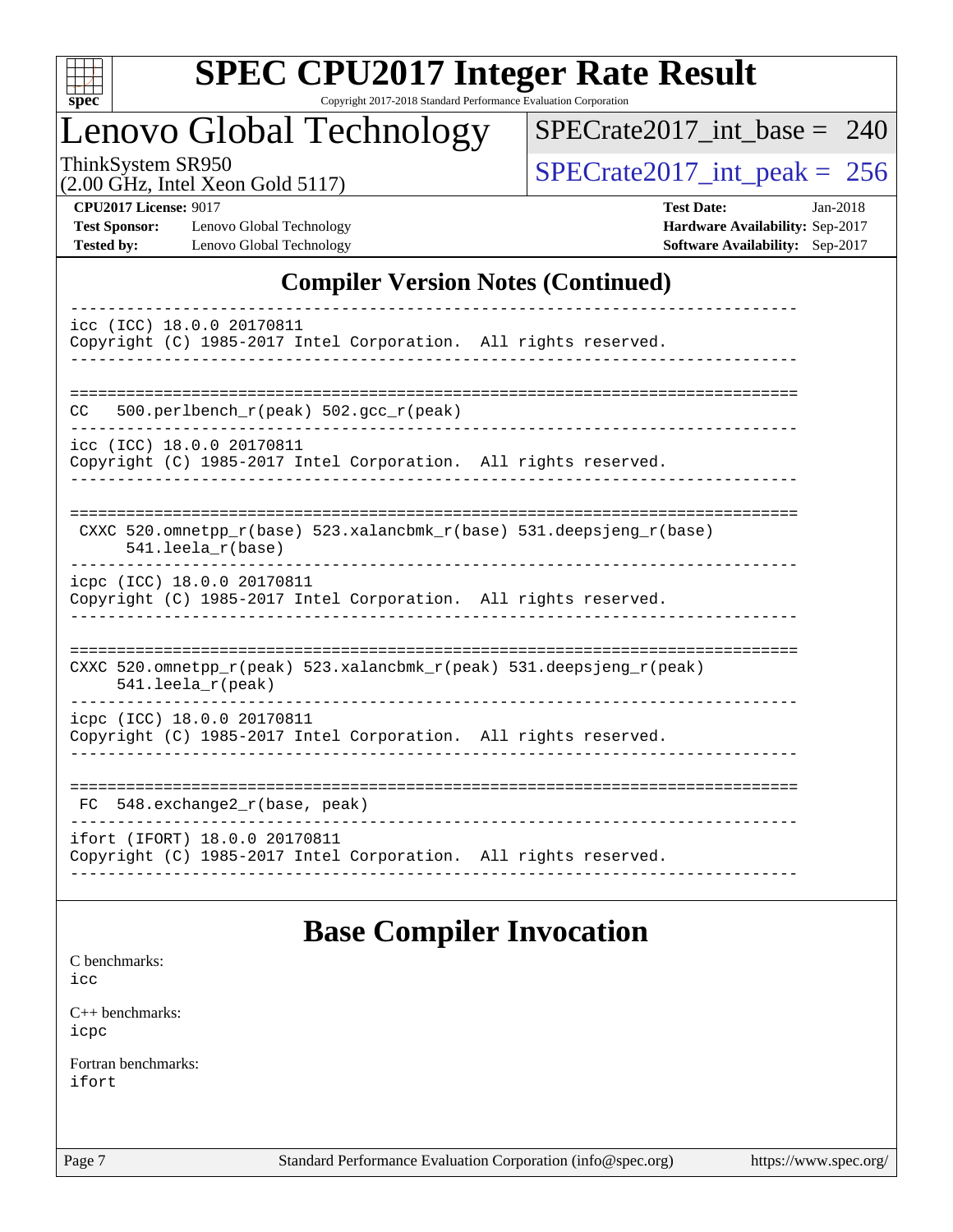

#### **[SPEC CPU2017 Integer Rate Result](http://www.spec.org/auto/cpu2017/Docs/result-fields.html#SPECCPU2017IntegerRateResult)** Copyright 2017-2018 Standard Performance Evaluation Corporation

### Lenovo Global Technology

 $SPECrate2017\_int\_base = 240$ 

(2.00 GHz, Intel Xeon Gold 5117)

ThinkSystem SR950<br>  $\overline{SPEC}$ rate2017\_int\_peak = 256

**[Test Sponsor:](http://www.spec.org/auto/cpu2017/Docs/result-fields.html#TestSponsor)** Lenovo Global Technology **[Hardware Availability:](http://www.spec.org/auto/cpu2017/Docs/result-fields.html#HardwareAvailability)** Sep-2017 **[Tested by:](http://www.spec.org/auto/cpu2017/Docs/result-fields.html#Testedby)** Lenovo Global Technology **[Software Availability:](http://www.spec.org/auto/cpu2017/Docs/result-fields.html#SoftwareAvailability)** Sep-2017

**[CPU2017 License:](http://www.spec.org/auto/cpu2017/Docs/result-fields.html#CPU2017License)** 9017 **[Test Date:](http://www.spec.org/auto/cpu2017/Docs/result-fields.html#TestDate)** Jan-2018

### **[Base Portability Flags](http://www.spec.org/auto/cpu2017/Docs/result-fields.html#BasePortabilityFlags)**

 500.perlbench\_r: [-DSPEC\\_LP64](http://www.spec.org/cpu2017/results/res2018q1/cpu2017-20180122-02747.flags.html#b500.perlbench_r_basePORTABILITY_DSPEC_LP64) [-DSPEC\\_LINUX\\_X64](http://www.spec.org/cpu2017/results/res2018q1/cpu2017-20180122-02747.flags.html#b500.perlbench_r_baseCPORTABILITY_DSPEC_LINUX_X64) 502.gcc\_r: [-DSPEC\\_LP64](http://www.spec.org/cpu2017/results/res2018q1/cpu2017-20180122-02747.flags.html#suite_basePORTABILITY502_gcc_r_DSPEC_LP64) 505.mcf\_r: [-DSPEC\\_LP64](http://www.spec.org/cpu2017/results/res2018q1/cpu2017-20180122-02747.flags.html#suite_basePORTABILITY505_mcf_r_DSPEC_LP64) 520.omnetpp\_r: [-DSPEC\\_LP64](http://www.spec.org/cpu2017/results/res2018q1/cpu2017-20180122-02747.flags.html#suite_basePORTABILITY520_omnetpp_r_DSPEC_LP64) 523.xalancbmk\_r: [-DSPEC\\_LP64](http://www.spec.org/cpu2017/results/res2018q1/cpu2017-20180122-02747.flags.html#suite_basePORTABILITY523_xalancbmk_r_DSPEC_LP64) [-DSPEC\\_LINUX](http://www.spec.org/cpu2017/results/res2018q1/cpu2017-20180122-02747.flags.html#b523.xalancbmk_r_baseCXXPORTABILITY_DSPEC_LINUX) 525.x264\_r: [-DSPEC\\_LP64](http://www.spec.org/cpu2017/results/res2018q1/cpu2017-20180122-02747.flags.html#suite_basePORTABILITY525_x264_r_DSPEC_LP64) 531.deepsjeng\_r: [-DSPEC\\_LP64](http://www.spec.org/cpu2017/results/res2018q1/cpu2017-20180122-02747.flags.html#suite_basePORTABILITY531_deepsjeng_r_DSPEC_LP64) 541.leela\_r: [-DSPEC\\_LP64](http://www.spec.org/cpu2017/results/res2018q1/cpu2017-20180122-02747.flags.html#suite_basePORTABILITY541_leela_r_DSPEC_LP64) 548.exchange2\_r: [-DSPEC\\_LP64](http://www.spec.org/cpu2017/results/res2018q1/cpu2017-20180122-02747.flags.html#suite_basePORTABILITY548_exchange2_r_DSPEC_LP64) 557.xz\_r: [-DSPEC\\_LP64](http://www.spec.org/cpu2017/results/res2018q1/cpu2017-20180122-02747.flags.html#suite_basePORTABILITY557_xz_r_DSPEC_LP64)

### **[Base Optimization Flags](http://www.spec.org/auto/cpu2017/Docs/result-fields.html#BaseOptimizationFlags)**

[C benchmarks](http://www.spec.org/auto/cpu2017/Docs/result-fields.html#Cbenchmarks):

[-Wl,-z,muldefs](http://www.spec.org/cpu2017/results/res2018q1/cpu2017-20180122-02747.flags.html#user_CCbase_link_force_multiple1_b4cbdb97b34bdee9ceefcfe54f4c8ea74255f0b02a4b23e853cdb0e18eb4525ac79b5a88067c842dd0ee6996c24547a27a4b99331201badda8798ef8a743f577) [-xCORE-AVX512](http://www.spec.org/cpu2017/results/res2018q1/cpu2017-20180122-02747.flags.html#user_CCbase_f-xCORE-AVX512) [-ipo](http://www.spec.org/cpu2017/results/res2018q1/cpu2017-20180122-02747.flags.html#user_CCbase_f-ipo) [-O3](http://www.spec.org/cpu2017/results/res2018q1/cpu2017-20180122-02747.flags.html#user_CCbase_f-O3) [-no-prec-div](http://www.spec.org/cpu2017/results/res2018q1/cpu2017-20180122-02747.flags.html#user_CCbase_f-no-prec-div) [-qopt-mem-layout-trans=3](http://www.spec.org/cpu2017/results/res2018q1/cpu2017-20180122-02747.flags.html#user_CCbase_f-qopt-mem-layout-trans_de80db37974c74b1f0e20d883f0b675c88c3b01e9d123adea9b28688d64333345fb62bc4a798493513fdb68f60282f9a726aa07f478b2f7113531aecce732043) [-L/usr/local/je5.0.1-64/lib](http://www.spec.org/cpu2017/results/res2018q1/cpu2017-20180122-02747.flags.html#user_CCbase_jemalloc_link_path64_4b10a636b7bce113509b17f3bd0d6226c5fb2346b9178c2d0232c14f04ab830f976640479e5c33dc2bcbbdad86ecfb6634cbbd4418746f06f368b512fced5394) [-ljemalloc](http://www.spec.org/cpu2017/results/res2018q1/cpu2017-20180122-02747.flags.html#user_CCbase_jemalloc_link_lib_d1249b907c500fa1c0672f44f562e3d0f79738ae9e3c4a9c376d49f265a04b9c99b167ecedbf6711b3085be911c67ff61f150a17b3472be731631ba4d0471706)

[C++ benchmarks:](http://www.spec.org/auto/cpu2017/Docs/result-fields.html#CXXbenchmarks)

[-Wl,-z,muldefs](http://www.spec.org/cpu2017/results/res2018q1/cpu2017-20180122-02747.flags.html#user_CXXbase_link_force_multiple1_b4cbdb97b34bdee9ceefcfe54f4c8ea74255f0b02a4b23e853cdb0e18eb4525ac79b5a88067c842dd0ee6996c24547a27a4b99331201badda8798ef8a743f577) [-xCORE-AVX512](http://www.spec.org/cpu2017/results/res2018q1/cpu2017-20180122-02747.flags.html#user_CXXbase_f-xCORE-AVX512) [-ipo](http://www.spec.org/cpu2017/results/res2018q1/cpu2017-20180122-02747.flags.html#user_CXXbase_f-ipo) [-O3](http://www.spec.org/cpu2017/results/res2018q1/cpu2017-20180122-02747.flags.html#user_CXXbase_f-O3) [-no-prec-div](http://www.spec.org/cpu2017/results/res2018q1/cpu2017-20180122-02747.flags.html#user_CXXbase_f-no-prec-div) [-qopt-mem-layout-trans=3](http://www.spec.org/cpu2017/results/res2018q1/cpu2017-20180122-02747.flags.html#user_CXXbase_f-qopt-mem-layout-trans_de80db37974c74b1f0e20d883f0b675c88c3b01e9d123adea9b28688d64333345fb62bc4a798493513fdb68f60282f9a726aa07f478b2f7113531aecce732043) [-L/usr/local/je5.0.1-64/lib](http://www.spec.org/cpu2017/results/res2018q1/cpu2017-20180122-02747.flags.html#user_CXXbase_jemalloc_link_path64_4b10a636b7bce113509b17f3bd0d6226c5fb2346b9178c2d0232c14f04ab830f976640479e5c33dc2bcbbdad86ecfb6634cbbd4418746f06f368b512fced5394) [-ljemalloc](http://www.spec.org/cpu2017/results/res2018q1/cpu2017-20180122-02747.flags.html#user_CXXbase_jemalloc_link_lib_d1249b907c500fa1c0672f44f562e3d0f79738ae9e3c4a9c376d49f265a04b9c99b167ecedbf6711b3085be911c67ff61f150a17b3472be731631ba4d0471706)

#### [Fortran benchmarks](http://www.spec.org/auto/cpu2017/Docs/result-fields.html#Fortranbenchmarks):

[-Wl,-z,muldefs](http://www.spec.org/cpu2017/results/res2018q1/cpu2017-20180122-02747.flags.html#user_FCbase_link_force_multiple1_b4cbdb97b34bdee9ceefcfe54f4c8ea74255f0b02a4b23e853cdb0e18eb4525ac79b5a88067c842dd0ee6996c24547a27a4b99331201badda8798ef8a743f577) [-xCORE-AVX512](http://www.spec.org/cpu2017/results/res2018q1/cpu2017-20180122-02747.flags.html#user_FCbase_f-xCORE-AVX512) [-ipo](http://www.spec.org/cpu2017/results/res2018q1/cpu2017-20180122-02747.flags.html#user_FCbase_f-ipo) [-O3](http://www.spec.org/cpu2017/results/res2018q1/cpu2017-20180122-02747.flags.html#user_FCbase_f-O3) [-no-prec-div](http://www.spec.org/cpu2017/results/res2018q1/cpu2017-20180122-02747.flags.html#user_FCbase_f-no-prec-div) [-qopt-mem-layout-trans=3](http://www.spec.org/cpu2017/results/res2018q1/cpu2017-20180122-02747.flags.html#user_FCbase_f-qopt-mem-layout-trans_de80db37974c74b1f0e20d883f0b675c88c3b01e9d123adea9b28688d64333345fb62bc4a798493513fdb68f60282f9a726aa07f478b2f7113531aecce732043) [-nostandard-realloc-lhs](http://www.spec.org/cpu2017/results/res2018q1/cpu2017-20180122-02747.flags.html#user_FCbase_f_2003_std_realloc_82b4557e90729c0f113870c07e44d33d6f5a304b4f63d4c15d2d0f1fab99f5daaed73bdb9275d9ae411527f28b936061aa8b9c8f2d63842963b95c9dd6426b8a) [-align array32byte](http://www.spec.org/cpu2017/results/res2018q1/cpu2017-20180122-02747.flags.html#user_FCbase_align_array32byte_b982fe038af199962ba9a80c053b8342c548c85b40b8e86eb3cc33dee0d7986a4af373ac2d51c3f7cf710a18d62fdce2948f201cd044323541f22fc0fffc51b6) [-L/usr/local/je5.0.1-64/lib](http://www.spec.org/cpu2017/results/res2018q1/cpu2017-20180122-02747.flags.html#user_FCbase_jemalloc_link_path64_4b10a636b7bce113509b17f3bd0d6226c5fb2346b9178c2d0232c14f04ab830f976640479e5c33dc2bcbbdad86ecfb6634cbbd4418746f06f368b512fced5394) [-ljemalloc](http://www.spec.org/cpu2017/results/res2018q1/cpu2017-20180122-02747.flags.html#user_FCbase_jemalloc_link_lib_d1249b907c500fa1c0672f44f562e3d0f79738ae9e3c4a9c376d49f265a04b9c99b167ecedbf6711b3085be911c67ff61f150a17b3472be731631ba4d0471706)

### **[Base Other Flags](http://www.spec.org/auto/cpu2017/Docs/result-fields.html#BaseOtherFlags)**

[C benchmarks](http://www.spec.org/auto/cpu2017/Docs/result-fields.html#Cbenchmarks):  $-m64 - std= c11$  $-m64 - std= c11$ 

[C++ benchmarks:](http://www.spec.org/auto/cpu2017/Docs/result-fields.html#CXXbenchmarks)  $-m64$ 

[Fortran benchmarks](http://www.spec.org/auto/cpu2017/Docs/result-fields.html#Fortranbenchmarks): [-m64](http://www.spec.org/cpu2017/results/res2018q1/cpu2017-20180122-02747.flags.html#user_FCbase_intel_intel64_18.0_af43caccfc8ded86e7699f2159af6efc7655f51387b94da716254467f3c01020a5059329e2569e4053f409e7c9202a7efc638f7a6d1ffb3f52dea4a3e31d82ab)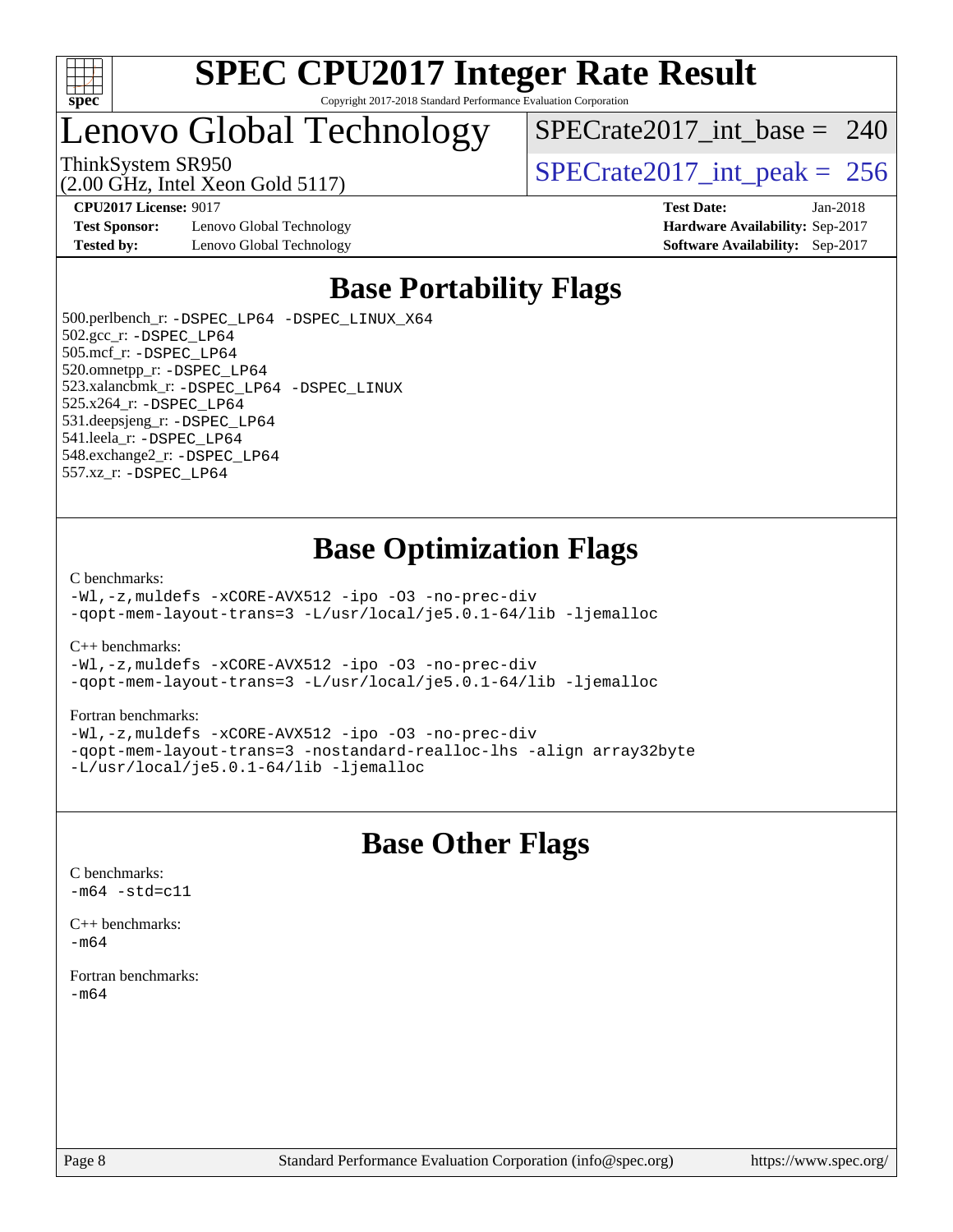

#### **[SPEC CPU2017 Integer Rate Result](http://www.spec.org/auto/cpu2017/Docs/result-fields.html#SPECCPU2017IntegerRateResult)** Copyright 2017-2018 Standard Performance Evaluation Corporation

### Lenovo Global Technology

 $SPECrate2017\_int\_base = 240$ 

(2.00 GHz, Intel Xeon Gold 5117)

ThinkSystem SR950<br>  $\angle Q$  00 GHz, Intel Year Gold 5117

**[Test Sponsor:](http://www.spec.org/auto/cpu2017/Docs/result-fields.html#TestSponsor)** Lenovo Global Technology **[Hardware Availability:](http://www.spec.org/auto/cpu2017/Docs/result-fields.html#HardwareAvailability)** Sep-2017 **[Tested by:](http://www.spec.org/auto/cpu2017/Docs/result-fields.html#Testedby)** Lenovo Global Technology **[Software Availability:](http://www.spec.org/auto/cpu2017/Docs/result-fields.html#SoftwareAvailability)** Sep-2017

**[CPU2017 License:](http://www.spec.org/auto/cpu2017/Docs/result-fields.html#CPU2017License)** 9017 **[Test Date:](http://www.spec.org/auto/cpu2017/Docs/result-fields.html#TestDate)** Jan-2018

### **[Peak Compiler Invocation](http://www.spec.org/auto/cpu2017/Docs/result-fields.html#PeakCompilerInvocation)**

[C benchmarks:](http://www.spec.org/auto/cpu2017/Docs/result-fields.html#Cbenchmarks)

[icc](http://www.spec.org/cpu2017/results/res2018q1/cpu2017-20180122-02747.flags.html#user_CCpeak_intel_icc_18.0_66fc1ee009f7361af1fbd72ca7dcefbb700085f36577c54f309893dd4ec40d12360134090235512931783d35fd58c0460139e722d5067c5574d8eaf2b3e37e92)

[C++ benchmarks:](http://www.spec.org/auto/cpu2017/Docs/result-fields.html#CXXbenchmarks) [icpc](http://www.spec.org/cpu2017/results/res2018q1/cpu2017-20180122-02747.flags.html#user_CXXpeak_intel_icpc_18.0_c510b6838c7f56d33e37e94d029a35b4a7bccf4766a728ee175e80a419847e808290a9b78be685c44ab727ea267ec2f070ec5dc83b407c0218cded6866a35d07)

[Fortran benchmarks](http://www.spec.org/auto/cpu2017/Docs/result-fields.html#Fortranbenchmarks): [ifort](http://www.spec.org/cpu2017/results/res2018q1/cpu2017-20180122-02747.flags.html#user_FCpeak_intel_ifort_18.0_8111460550e3ca792625aed983ce982f94888b8b503583aa7ba2b8303487b4d8a21a13e7191a45c5fd58ff318f48f9492884d4413fa793fd88dd292cad7027ca)

### **[Peak Portability Flags](http://www.spec.org/auto/cpu2017/Docs/result-fields.html#PeakPortabilityFlags)**

 500.perlbench\_r: [-DSPEC\\_LP64](http://www.spec.org/cpu2017/results/res2018q1/cpu2017-20180122-02747.flags.html#b500.perlbench_r_peakPORTABILITY_DSPEC_LP64) [-DSPEC\\_LINUX\\_X64](http://www.spec.org/cpu2017/results/res2018q1/cpu2017-20180122-02747.flags.html#b500.perlbench_r_peakCPORTABILITY_DSPEC_LINUX_X64) 502.gcc\_r: [-D\\_FILE\\_OFFSET\\_BITS=64](http://www.spec.org/cpu2017/results/res2018q1/cpu2017-20180122-02747.flags.html#user_peakPORTABILITY502_gcc_r_file_offset_bits_64_5ae949a99b284ddf4e95728d47cb0843d81b2eb0e18bdfe74bbf0f61d0b064f4bda2f10ea5eb90e1dcab0e84dbc592acfc5018bc955c18609f94ddb8d550002c) 505.mcf\_r: [-DSPEC\\_LP64](http://www.spec.org/cpu2017/results/res2018q1/cpu2017-20180122-02747.flags.html#suite_peakPORTABILITY505_mcf_r_DSPEC_LP64) 520.omnetpp\_r: [-DSPEC\\_LP64](http://www.spec.org/cpu2017/results/res2018q1/cpu2017-20180122-02747.flags.html#suite_peakPORTABILITY520_omnetpp_r_DSPEC_LP64) 523.xalancbmk\_r: [-D\\_FILE\\_OFFSET\\_BITS=64](http://www.spec.org/cpu2017/results/res2018q1/cpu2017-20180122-02747.flags.html#user_peakPORTABILITY523_xalancbmk_r_file_offset_bits_64_5ae949a99b284ddf4e95728d47cb0843d81b2eb0e18bdfe74bbf0f61d0b064f4bda2f10ea5eb90e1dcab0e84dbc592acfc5018bc955c18609f94ddb8d550002c) [-DSPEC\\_LINUX](http://www.spec.org/cpu2017/results/res2018q1/cpu2017-20180122-02747.flags.html#b523.xalancbmk_r_peakCXXPORTABILITY_DSPEC_LINUX) 525.x264\_r: [-DSPEC\\_LP64](http://www.spec.org/cpu2017/results/res2018q1/cpu2017-20180122-02747.flags.html#suite_peakPORTABILITY525_x264_r_DSPEC_LP64) 531.deepsjeng\_r: [-DSPEC\\_LP64](http://www.spec.org/cpu2017/results/res2018q1/cpu2017-20180122-02747.flags.html#suite_peakPORTABILITY531_deepsjeng_r_DSPEC_LP64) 541.leela\_r: [-DSPEC\\_LP64](http://www.spec.org/cpu2017/results/res2018q1/cpu2017-20180122-02747.flags.html#suite_peakPORTABILITY541_leela_r_DSPEC_LP64) 548.exchange2\_r: [-DSPEC\\_LP64](http://www.spec.org/cpu2017/results/res2018q1/cpu2017-20180122-02747.flags.html#suite_peakPORTABILITY548_exchange2_r_DSPEC_LP64) 557.xz\_r: [-DSPEC\\_LP64](http://www.spec.org/cpu2017/results/res2018q1/cpu2017-20180122-02747.flags.html#suite_peakPORTABILITY557_xz_r_DSPEC_LP64)

### **[Peak Optimization Flags](http://www.spec.org/auto/cpu2017/Docs/result-fields.html#PeakOptimizationFlags)**

[C benchmarks](http://www.spec.org/auto/cpu2017/Docs/result-fields.html#Cbenchmarks):

```
 500.perlbench_r: -Wl,-z,muldefs -prof-gen(pass 1) -prof-use(pass 2) -ipo
-xCORE-AVX512 -O3 -no-prec-div -qopt-mem-layout-trans=3
-fno-strict-overflow -L/usr/local/je5.0.1-64/lib
-ljemalloc
 502.gcc_r: -L/opt/intel/compilers_and_libraries_2018/linux/lib/ia32
-Wl,-z,muldefs -prof-gen(pass 1) -prof-use(pass 2) -ipo
-xCORE-AVX512 -O3 -no-prec-div -qopt-mem-layout-trans=3
-L/usr/local/je5.0.1-32/lib -ljemalloc
 505.mcf_r: -Wl,-z,muldefs -xCORE-AVX512 -ipo -O3 -no-prec-div
-qopt-mem-layout-trans=3 -L/usr/local/je5.0.1-64/lib
-ljemalloc
 525.x264_r: -Wl,-z,muldefs -xCORE-AVX512 -ipo -O3 -no-prec-div
-qopt-mem-layout-trans=3 -fno-alias
                                     (Continued on next page)
```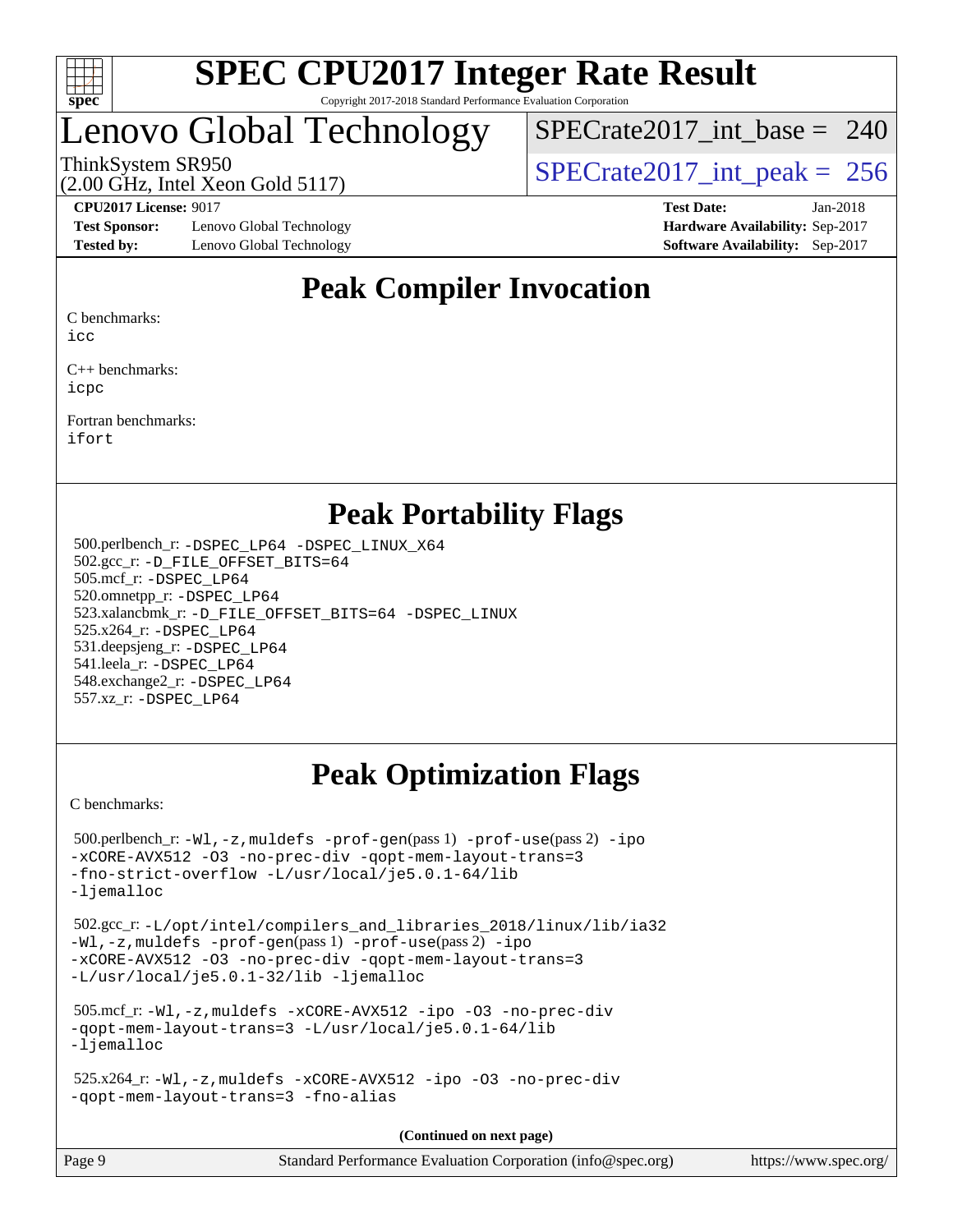

Copyright 2017-2018 Standard Performance Evaluation Corporation

### Lenovo Global Technology

 $SPECrate2017\_int\_base = 240$ 

(2.00 GHz, Intel Xeon Gold 5117)

ThinkSystem SR950<br>  $\overline{SPEC}$ rate2017\_int\_peak = 256

**[Test Sponsor:](http://www.spec.org/auto/cpu2017/Docs/result-fields.html#TestSponsor)** Lenovo Global Technology **[Hardware Availability:](http://www.spec.org/auto/cpu2017/Docs/result-fields.html#HardwareAvailability)** Sep-2017 **[Tested by:](http://www.spec.org/auto/cpu2017/Docs/result-fields.html#Testedby)** Lenovo Global Technology **[Software Availability:](http://www.spec.org/auto/cpu2017/Docs/result-fields.html#SoftwareAvailability)** Sep-2017

**[CPU2017 License:](http://www.spec.org/auto/cpu2017/Docs/result-fields.html#CPU2017License)** 9017 **[Test Date:](http://www.spec.org/auto/cpu2017/Docs/result-fields.html#TestDate)** Jan-2018

### **[Peak Optimization Flags \(Continued\)](http://www.spec.org/auto/cpu2017/Docs/result-fields.html#PeakOptimizationFlags)**

 525.x264\_r (continued): [-L/usr/local/je5.0.1-64/lib](http://www.spec.org/cpu2017/results/res2018q1/cpu2017-20180122-02747.flags.html#user_peakEXTRA_LIBS525_x264_r_jemalloc_link_path64_4b10a636b7bce113509b17f3bd0d6226c5fb2346b9178c2d0232c14f04ab830f976640479e5c33dc2bcbbdad86ecfb6634cbbd4418746f06f368b512fced5394) [-ljemalloc](http://www.spec.org/cpu2017/results/res2018q1/cpu2017-20180122-02747.flags.html#user_peakEXTRA_LIBS525_x264_r_jemalloc_link_lib_d1249b907c500fa1c0672f44f562e3d0f79738ae9e3c4a9c376d49f265a04b9c99b167ecedbf6711b3085be911c67ff61f150a17b3472be731631ba4d0471706)

557.xz\_r: Same as 505.mcf\_r

[C++ benchmarks:](http://www.spec.org/auto/cpu2017/Docs/result-fields.html#CXXbenchmarks)

 520.omnetpp\_r: [-Wl,-z,muldefs](http://www.spec.org/cpu2017/results/res2018q1/cpu2017-20180122-02747.flags.html#user_peakEXTRA_LDFLAGS520_omnetpp_r_link_force_multiple1_b4cbdb97b34bdee9ceefcfe54f4c8ea74255f0b02a4b23e853cdb0e18eb4525ac79b5a88067c842dd0ee6996c24547a27a4b99331201badda8798ef8a743f577) [-prof-gen](http://www.spec.org/cpu2017/results/res2018q1/cpu2017-20180122-02747.flags.html#user_peakPASS1_CXXFLAGSPASS1_LDFLAGS520_omnetpp_r_prof_gen_5aa4926d6013ddb2a31985c654b3eb18169fc0c6952a63635c234f711e6e63dd76e94ad52365559451ec499a2cdb89e4dc58ba4c67ef54ca681ffbe1461d6b36)(pass 1) [-prof-use](http://www.spec.org/cpu2017/results/res2018q1/cpu2017-20180122-02747.flags.html#user_peakPASS2_CXXFLAGSPASS2_LDFLAGS520_omnetpp_r_prof_use_1a21ceae95f36a2b53c25747139a6c16ca95bd9def2a207b4f0849963b97e94f5260e30a0c64f4bb623698870e679ca08317ef8150905d41bd88c6f78df73f19)(pass 2) [-ipo](http://www.spec.org/cpu2017/results/res2018q1/cpu2017-20180122-02747.flags.html#user_peakPASS1_CXXOPTIMIZEPASS2_CXXOPTIMIZE520_omnetpp_r_f-ipo) [-xCORE-AVX512](http://www.spec.org/cpu2017/results/res2018q1/cpu2017-20180122-02747.flags.html#user_peakPASS2_CXXOPTIMIZE520_omnetpp_r_f-xCORE-AVX512) [-O3](http://www.spec.org/cpu2017/results/res2018q1/cpu2017-20180122-02747.flags.html#user_peakPASS1_CXXOPTIMIZEPASS2_CXXOPTIMIZE520_omnetpp_r_f-O3) [-no-prec-div](http://www.spec.org/cpu2017/results/res2018q1/cpu2017-20180122-02747.flags.html#user_peakPASS1_CXXOPTIMIZEPASS2_CXXOPTIMIZE520_omnetpp_r_f-no-prec-div) [-qopt-mem-layout-trans=3](http://www.spec.org/cpu2017/results/res2018q1/cpu2017-20180122-02747.flags.html#user_peakPASS1_CXXOPTIMIZEPASS2_CXXOPTIMIZE520_omnetpp_r_f-qopt-mem-layout-trans_de80db37974c74b1f0e20d883f0b675c88c3b01e9d123adea9b28688d64333345fb62bc4a798493513fdb68f60282f9a726aa07f478b2f7113531aecce732043) [-L/usr/local/je5.0.1-64/lib](http://www.spec.org/cpu2017/results/res2018q1/cpu2017-20180122-02747.flags.html#user_peakEXTRA_LIBS520_omnetpp_r_jemalloc_link_path64_4b10a636b7bce113509b17f3bd0d6226c5fb2346b9178c2d0232c14f04ab830f976640479e5c33dc2bcbbdad86ecfb6634cbbd4418746f06f368b512fced5394) [-ljemalloc](http://www.spec.org/cpu2017/results/res2018q1/cpu2017-20180122-02747.flags.html#user_peakEXTRA_LIBS520_omnetpp_r_jemalloc_link_lib_d1249b907c500fa1c0672f44f562e3d0f79738ae9e3c4a9c376d49f265a04b9c99b167ecedbf6711b3085be911c67ff61f150a17b3472be731631ba4d0471706)

 523.xalancbmk\_r: [-L/opt/intel/compilers\\_and\\_libraries\\_2018/linux/lib/ia32](http://www.spec.org/cpu2017/results/res2018q1/cpu2017-20180122-02747.flags.html#user_peakCXXLD523_xalancbmk_r_Enable-32bit-runtime_af243bdb1d79e4c7a4f720bf8275e627de2ecd461de63307bc14cef0633fde3cd7bb2facb32dcc8be9566045fb55d40ce2b72b725f73827aa7833441b71b9343) [-Wl,-z,muldefs](http://www.spec.org/cpu2017/results/res2018q1/cpu2017-20180122-02747.flags.html#user_peakEXTRA_LDFLAGS523_xalancbmk_r_link_force_multiple1_b4cbdb97b34bdee9ceefcfe54f4c8ea74255f0b02a4b23e853cdb0e18eb4525ac79b5a88067c842dd0ee6996c24547a27a4b99331201badda8798ef8a743f577) [-prof-gen](http://www.spec.org/cpu2017/results/res2018q1/cpu2017-20180122-02747.flags.html#user_peakPASS1_CXXFLAGSPASS1_LDFLAGS523_xalancbmk_r_prof_gen_5aa4926d6013ddb2a31985c654b3eb18169fc0c6952a63635c234f711e6e63dd76e94ad52365559451ec499a2cdb89e4dc58ba4c67ef54ca681ffbe1461d6b36)(pass 1) [-prof-use](http://www.spec.org/cpu2017/results/res2018q1/cpu2017-20180122-02747.flags.html#user_peakPASS2_CXXFLAGSPASS2_LDFLAGS523_xalancbmk_r_prof_use_1a21ceae95f36a2b53c25747139a6c16ca95bd9def2a207b4f0849963b97e94f5260e30a0c64f4bb623698870e679ca08317ef8150905d41bd88c6f78df73f19)(pass 2) [-ipo](http://www.spec.org/cpu2017/results/res2018q1/cpu2017-20180122-02747.flags.html#user_peakPASS1_CXXOPTIMIZEPASS2_CXXOPTIMIZE523_xalancbmk_r_f-ipo) [-xCORE-AVX512](http://www.spec.org/cpu2017/results/res2018q1/cpu2017-20180122-02747.flags.html#user_peakPASS2_CXXOPTIMIZE523_xalancbmk_r_f-xCORE-AVX512) [-O3](http://www.spec.org/cpu2017/results/res2018q1/cpu2017-20180122-02747.flags.html#user_peakPASS1_CXXOPTIMIZEPASS2_CXXOPTIMIZE523_xalancbmk_r_f-O3) [-no-prec-div](http://www.spec.org/cpu2017/results/res2018q1/cpu2017-20180122-02747.flags.html#user_peakPASS1_CXXOPTIMIZEPASS2_CXXOPTIMIZE523_xalancbmk_r_f-no-prec-div) [-qopt-mem-layout-trans=3](http://www.spec.org/cpu2017/results/res2018q1/cpu2017-20180122-02747.flags.html#user_peakPASS1_CXXOPTIMIZEPASS2_CXXOPTIMIZE523_xalancbmk_r_f-qopt-mem-layout-trans_de80db37974c74b1f0e20d883f0b675c88c3b01e9d123adea9b28688d64333345fb62bc4a798493513fdb68f60282f9a726aa07f478b2f7113531aecce732043) [-L/usr/local/je5.0.1-32/lib](http://www.spec.org/cpu2017/results/res2018q1/cpu2017-20180122-02747.flags.html#user_peakEXTRA_LIBS523_xalancbmk_r_jemalloc_link_path32_e29f22e8e6c17053bbc6a0971f5a9c01a601a06bb1a59df2084b77a2fe0a2995b64fd4256feaeea39eeba3aae142e96e2b2b0a28974019c0c0c88139a84f900a) [-ljemalloc](http://www.spec.org/cpu2017/results/res2018q1/cpu2017-20180122-02747.flags.html#user_peakEXTRA_LIBS523_xalancbmk_r_jemalloc_link_lib_d1249b907c500fa1c0672f44f562e3d0f79738ae9e3c4a9c376d49f265a04b9c99b167ecedbf6711b3085be911c67ff61f150a17b3472be731631ba4d0471706)

531.deepsjeng\_r: Same as 520.omnetpp\_r

541.leela\_r: Same as 520.omnetpp\_r

[Fortran benchmarks](http://www.spec.org/auto/cpu2017/Docs/result-fields.html#Fortranbenchmarks):

[-Wl,-z,muldefs](http://www.spec.org/cpu2017/results/res2018q1/cpu2017-20180122-02747.flags.html#user_FCpeak_link_force_multiple1_b4cbdb97b34bdee9ceefcfe54f4c8ea74255f0b02a4b23e853cdb0e18eb4525ac79b5a88067c842dd0ee6996c24547a27a4b99331201badda8798ef8a743f577) [-xCORE-AVX512](http://www.spec.org/cpu2017/results/res2018q1/cpu2017-20180122-02747.flags.html#user_FCpeak_f-xCORE-AVX512) [-ipo](http://www.spec.org/cpu2017/results/res2018q1/cpu2017-20180122-02747.flags.html#user_FCpeak_f-ipo) [-O3](http://www.spec.org/cpu2017/results/res2018q1/cpu2017-20180122-02747.flags.html#user_FCpeak_f-O3) [-no-prec-div](http://www.spec.org/cpu2017/results/res2018q1/cpu2017-20180122-02747.flags.html#user_FCpeak_f-no-prec-div) [-qopt-mem-layout-trans=3](http://www.spec.org/cpu2017/results/res2018q1/cpu2017-20180122-02747.flags.html#user_FCpeak_f-qopt-mem-layout-trans_de80db37974c74b1f0e20d883f0b675c88c3b01e9d123adea9b28688d64333345fb62bc4a798493513fdb68f60282f9a726aa07f478b2f7113531aecce732043) [-nostandard-realloc-lhs](http://www.spec.org/cpu2017/results/res2018q1/cpu2017-20180122-02747.flags.html#user_FCpeak_f_2003_std_realloc_82b4557e90729c0f113870c07e44d33d6f5a304b4f63d4c15d2d0f1fab99f5daaed73bdb9275d9ae411527f28b936061aa8b9c8f2d63842963b95c9dd6426b8a) [-align array32byte](http://www.spec.org/cpu2017/results/res2018q1/cpu2017-20180122-02747.flags.html#user_FCpeak_align_array32byte_b982fe038af199962ba9a80c053b8342c548c85b40b8e86eb3cc33dee0d7986a4af373ac2d51c3f7cf710a18d62fdce2948f201cd044323541f22fc0fffc51b6) [-L/usr/local/je5.0.1-64/lib](http://www.spec.org/cpu2017/results/res2018q1/cpu2017-20180122-02747.flags.html#user_FCpeak_jemalloc_link_path64_4b10a636b7bce113509b17f3bd0d6226c5fb2346b9178c2d0232c14f04ab830f976640479e5c33dc2bcbbdad86ecfb6634cbbd4418746f06f368b512fced5394) [-ljemalloc](http://www.spec.org/cpu2017/results/res2018q1/cpu2017-20180122-02747.flags.html#user_FCpeak_jemalloc_link_lib_d1249b907c500fa1c0672f44f562e3d0f79738ae9e3c4a9c376d49f265a04b9c99b167ecedbf6711b3085be911c67ff61f150a17b3472be731631ba4d0471706)

### **[Peak Other Flags](http://www.spec.org/auto/cpu2017/Docs/result-fields.html#PeakOtherFlags)**

| C benchmarks (except as noted below):<br>$-m64 - std = c11$                                                                                                                                                                           |
|---------------------------------------------------------------------------------------------------------------------------------------------------------------------------------------------------------------------------------------|
| $502.\text{gcc}_r$ : $-m32 - std = c11$                                                                                                                                                                                               |
| $C++$ benchmarks (except as noted below):<br>$-m64$                                                                                                                                                                                   |
| 523.xalancbmk $r: -m32$                                                                                                                                                                                                               |
| Fortran benchmarks:<br>$-m64$                                                                                                                                                                                                         |
| The flags files that were used to format this result can be browsed at<br>http://www.spec.org/cpu2017/flags/Intel-ic18.0-official-linux64.html<br>http://www.spec.org/cpu2017/flags/Lenovo-Platform-SPECcpu2017-Flags-V1.2-SKL-A.html |